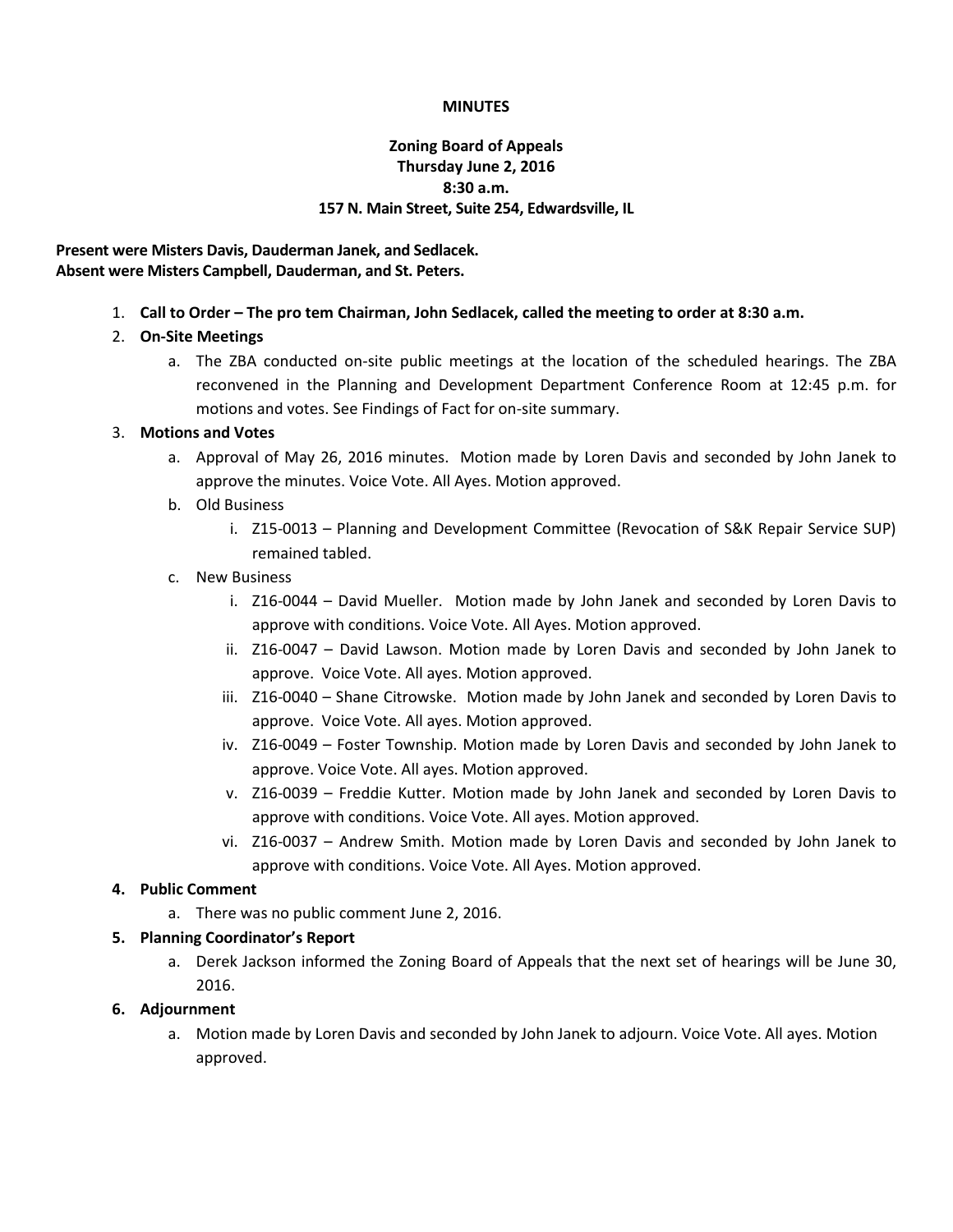# **June 2, 2016 Finding Of Fact and Recommendations**

**Mr. John Sedlacek, pro tem Chairman, called the meeting to order at 8:30 AM in the office of the Madison County Planning and Development Department.**

# **Present were Misters Dauderman, Davis, Janek, and Sedlacek. Absent were Misters Campbell, Koeller, and St. Peters.**

The Board of Appeals, established by the Chairman and the Board of Supervisors and provided for under the terms of the Madison County Zoning Ordinance, 1963 and all subsequent amendments/revisions thereto do hereby submit the Reports and Recommendations on the following:

| File #Z16-0044 - David Mueller   | (Edwardsville Township) |
|----------------------------------|-------------------------|
| File #Z16-0047 - David Lawson    | (Pin Oak Township)      |
| File #Z16-0040 - Shane Citrowske | (Nameoki Township)      |
| File #Z16-0049 – Foster Township | (Foster Township)       |
| File #Z16-0039 - Freddie Kutter  | (Wood River Township)   |
| File #Z16-0037 - Andrew Smith    | (Wood River Township)   |

**Z16-0044 -** Petition of David Mueller, owner of record, and Denise Lutes, applicant and purchaser, requesting a Zoning Map Amendment to rezone two tracts of land that consist of 8.5 acres from R-1 and R-2 Single Family Residential Districts to Agricultural District and a Special Use Permit as per Article 93.023, Section D, Item 38 in order to have a public horse stable. This is located in Edwardsville Township, at **101 Oaklawn Road, Glen Carbon**, Illinois PPN#14-1-15-35-02-201-013 & 14-1-15-36-00-000-003 **(25)**

A **motion** was made by Mr. Janek and seconded by Mr. Davis that the petition of David Mueller and Denise Lutes be as follows: I. The Zoning Map Amendment is granted; II. The special use permit is granted for the sole usage of David Mueller and Denise Lutes. Any change of ownership or operator will require a new special use permit; III. There shall be no off-site parking; IV. The public stable and riding academy operation shall be open to the public between 8 AM and 8 PM Monday through Sunday; V. All outdoor storage shall be kept in a neat and orderly condition, and shall not create a health hazard or an eye sore to the general area; VI. All on-site dumpsters shall be located in a manner that is screened from the roadway and adjoining properties; VII. The owner and operator shall keep the property in compliance with all Madison County Ordinances; VIII. The owner and operator shall apply for an amendment to this special use permit for any future alterations, modifications, or expansions of the use; IX. The owner or operator's failure to adhere to the conditions of the special use permit will cause revocation of the same, and require immediate removal of the public stable and riding academy operation.

**The Finding of Fact of the Board of Appeals**: I. The notice of public hearing was posted on the property in accordance with the terms of the ordinance; II. The legal notice appeared in the newspaper and meets the requirements of the ordinance for publication; III. The adjoining property owners were notified by mail of the time and date of the public hearing; IV. Denise Lutes, applicant, stated that she is seeking a zoning map amendment in order to rezone the subject properties from "R-2" Single Family Residential to "A" Agriculture with a special use permit for a public horse stable and riding academy. Ms. Lutes stated that the subject properties have been utilized as a public boarding facility in the past. Ms. Lutes stated that the hours of operation open to the public would be 8 AM to 8PM seven days a week; V. Arbon Hairston, adjoining property owner to the west located at 100 Oaklawn Road, spoke in support of the request; VI. Steve Corbin, Edwardsville Township, stated that the Township has no opposition to the request; VII. The Board of Appeals notes for the record that the proposed zoning map amendment and special use permit request would be compatible with the surrounding area; VIII. The Board of Appeals feels that to allow this request would not cause a detrimental effect on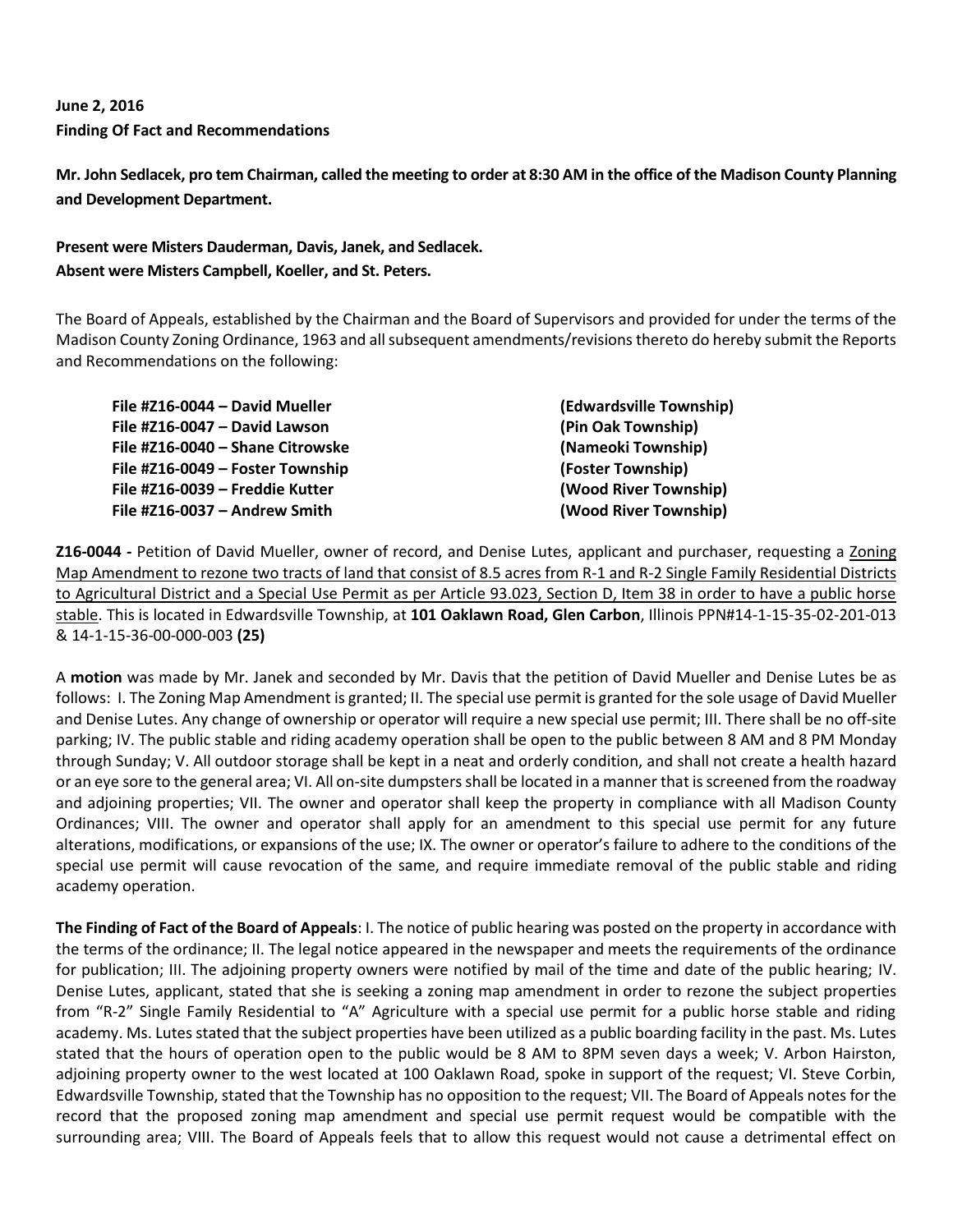adjoining properties; IX. The Board of Appeals notes that the Comprehensive Plan, Madison County Zoning Ordinance, and the zoning file were taken into consideration.

Voice Vote.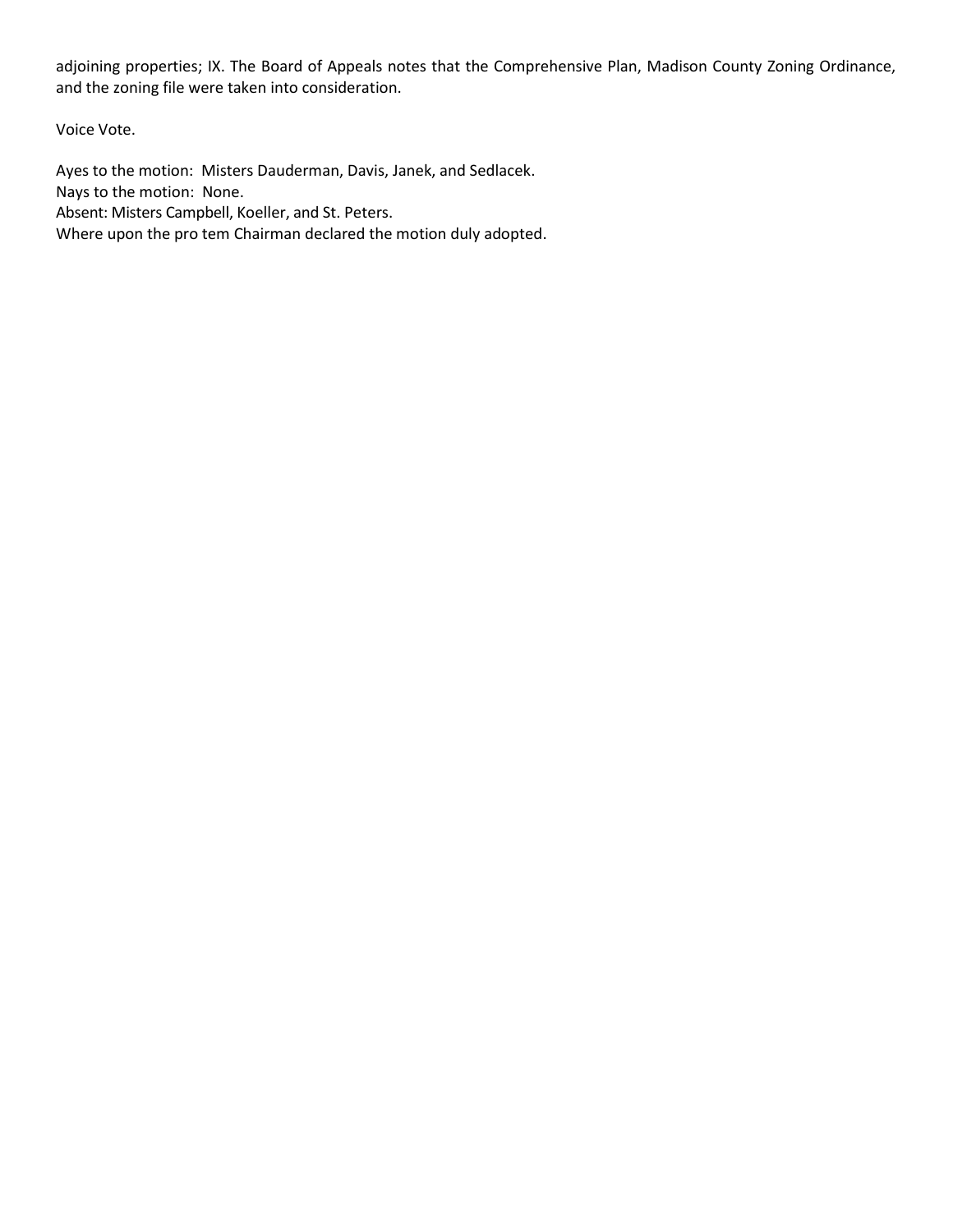**Z16-0047 -** Petition of David Lawson, owner of record, requesting Variances as per Article 93.051, Section A, Item 2, Sub (a) and Article 93.051, Section A, Item 3, Sub (b) of the Madison County Zoning Ordinance in order to construct an accessory structure that will be 30 feet in height instead of the allowable 25 feet and 5 feet from the north property line instead of the required 15 feet. This is located in an Agricultural District in Pin Oak Township, at **3900 Schipkowski, Edwardsville,** Illinois PPN#10-1-16-16-00-000-004 **(11)**

A **motion** was made by Mr. Davis and seconded by Mr. Janek that the petition of David Lawson be as follows: "Granted."

**The Finding of Fact of the Board of Appeals**: I. The notice of public hearing was posted on the property in accordance with the terms of the ordinance; II. The legal notice appeared in the newspaper and meets the requirements of the ordinance for publication; III. The adjoining property owners were notified by mail of the time and date of the public hearing and none were in attendance; IV. David Lawson, applicant and property owner, stated that they he is seeking variances in order to have a reduced building setback and an increased building height limitation. Mr. Lawson stated that building would be for his own personal use to store recreational vehicles and agriculture equipment. Mr. Lawson stated that he is requesting the setback variance due to the narrow width of the lot. Mr. Lawson stated that he is seeking the height variance as a precautionary measure because the structure he intends to purchase is 24 feet 6 inches in height. Mr. Lawson stated that the height variance would allow flexibility in case there is an unforeseen issue at the time of construction that might cause him to exceed the 25 foot limit; V. The Board of Appeals notes for the record that the proposed variance requests would be compatible with the surrounding area; VI. The Board of Appeals feels that to allow this request would not cause a detrimental effect on adjoining properties; VII. The Board of Appeals notes that the Comprehensive Plan, Madison County Zoning Ordinance, and the zoning file were taken into consideration.

Voice Vote.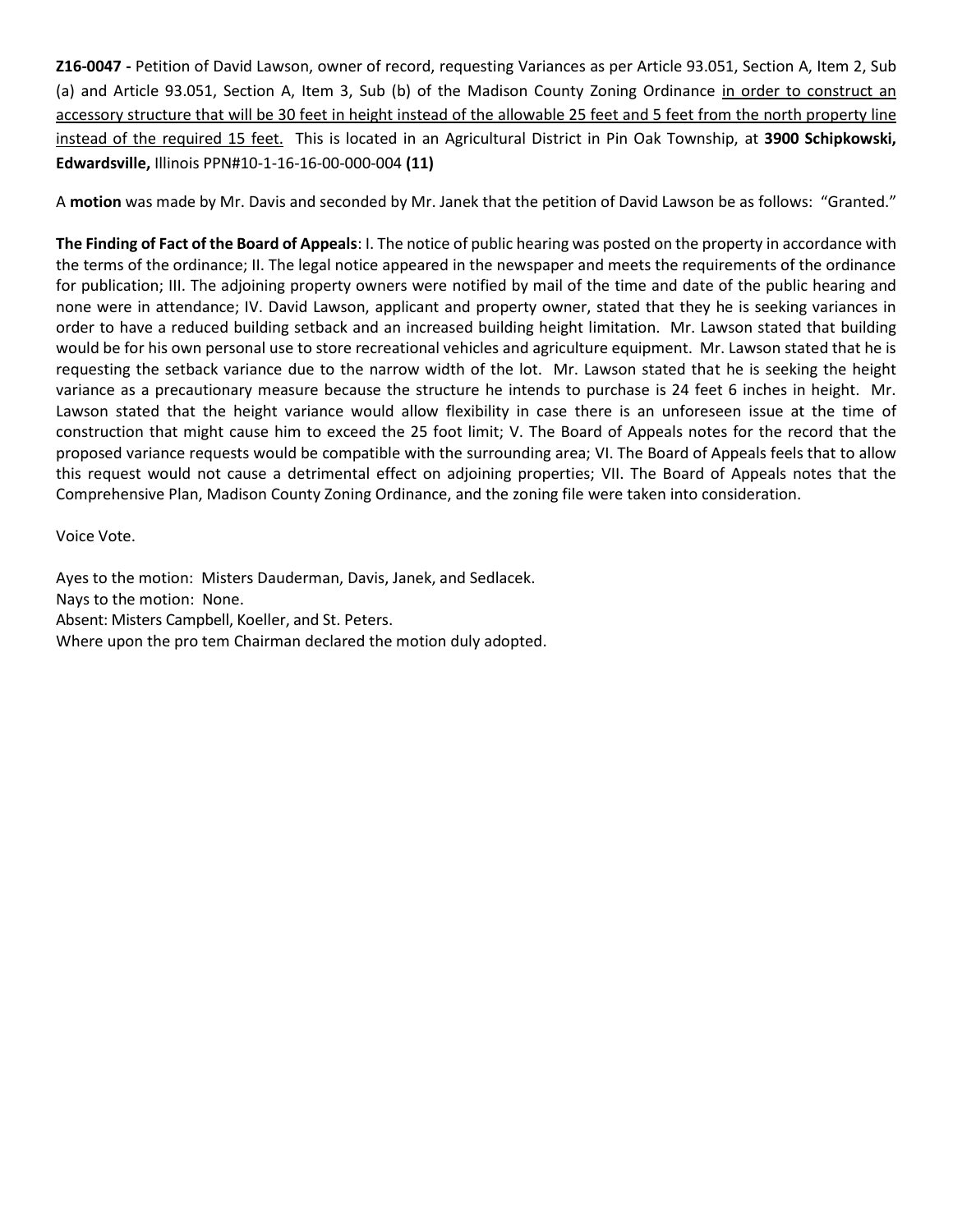**Z16-0040 -** Petition of Shane Citrowske, owner of record, requesting a Variance as per Article 93.023, Section B, Item 1, Sub (a) of the Madison County Zoning Ordinance in order to create a tract of land that is 1.2 acres in size instead of the required two acres. This is located in an Agricultural District in Moro Township, at **7326 North State Route 159, Moro**, Illinois PPN#16-1-03-34-00-000-024 **(05)**

A **motion** was made by Mr. Janek and seconded by Mr. Davis that the petition of Shane Citrowske be as follows: "Granted."

**The Finding of Fact of the Board of Appeals**: I. The notice of public hearing was posted on the property in accordance with the terms of the ordinance; II. The legal notice appeared in the newspaper and meets the requirements of the ordinance for publication; III. The adjoining property owners were notified by mail of the time and date of the public hearing and none were in attendance; IV. Shane Citrowske, applicant and property owner, stated that he is seeking a variance in order to create a tract of land that is 1.2 acres instead of the required 2 acres in an Agriculture District. Mr. Citrowske stated that he intends to separate the existing dwelling and accessory building from the rest of the farm ground. Mr. Citrowske stated that he intends to combine the extra farm ground with the adjoining property to the south, which is also being used for agriculture production; V. The Board of Appeals notes for the record that the proposed variance request would be compatible with the surrounding area; VI. The Board of Appeals notes for the record that there are lots of record less than 2 acres in size in the nearby area; VII. The Board of Appeals feels that to allow this request would not cause a detrimental effect on adjoining properties; VIII. The Board of Appeals notes that the Comprehensive Plan, Madison County Zoning Ordinance, and the zoning file were taken into consideration.

Voice Vote.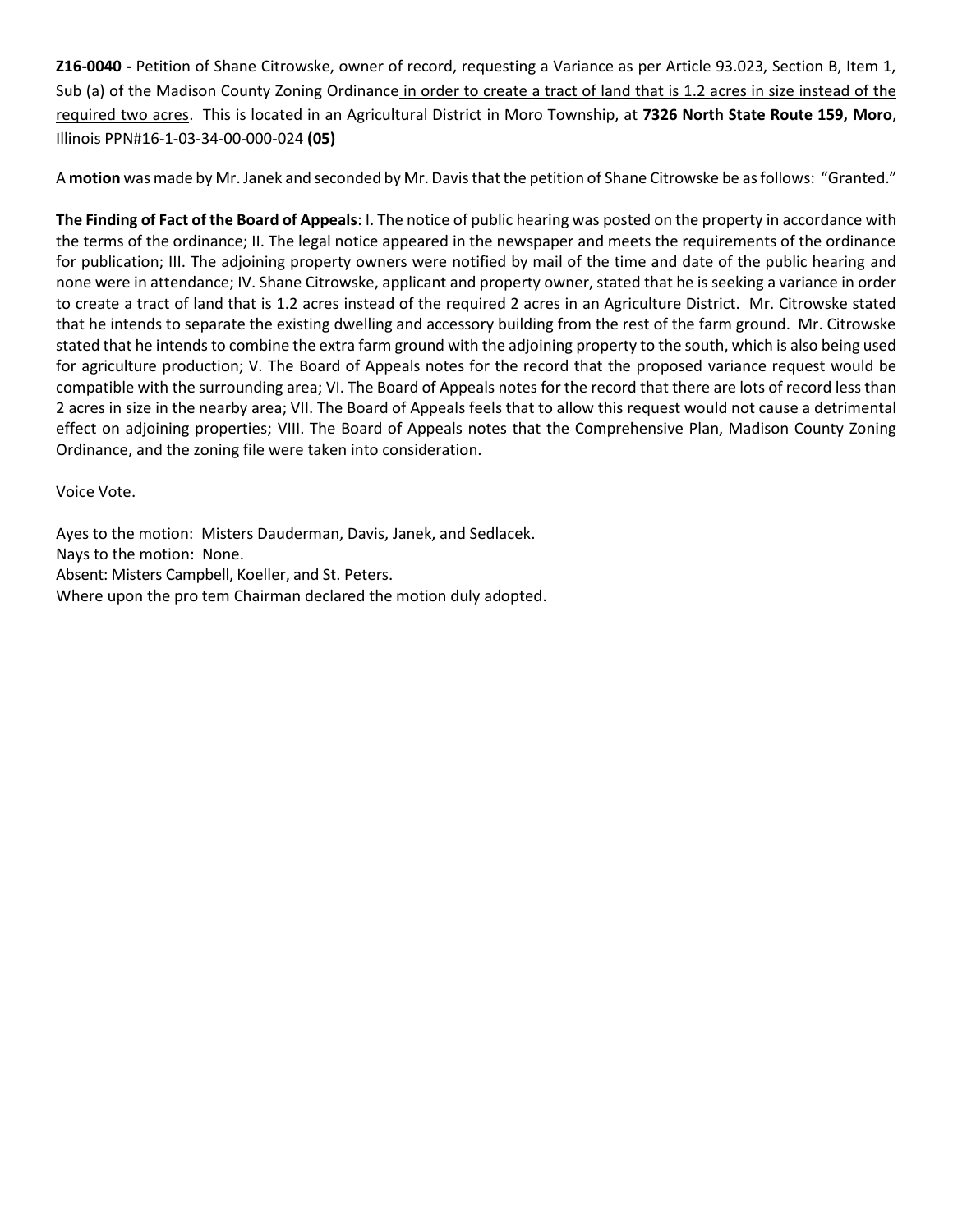**Z16-0049 -** Petition of William Ambrose on behalf of Foster Township, applicant and owner of record, requesting a Variance as per Article 93.030, Section B, Item 7 of the Madison County Zoning Ordinance in order to construct a commercial building that will be 12 feet from the front property line instead of the required 50 feet. This is located in a "B-2" General Business District, at an **unaddressed property at the southwest quadrant of the Main Street and Fosterburg Road intersection**, Alton, Illinois PPN#20-2-02-14-03-301-023 **(05)**

A **motion** was made by Mr. Davis and seconded by Mr. Janek that the petition of Foster Township be as follows: "Granted."

**The Finding of Fact of the Board of Appeals**: I. The notice of public hearing was posted on the property in accordance with the terms of the ordinance; II. The legal notice appeared in the newspaper and meets the requirements of the ordinance for publication; III. The adjoining property owners were notified by mail of the time and date of the public hearing; IV. Roger Wade, Foster Township Secretary, spoke on behalf of the applicant. Mr. Wade stated that the Township is seeking to construct a new museum on the subject property to collect artifacts and heirlooms from the community. Mr. Wade stated that there is an existing foundation on the subject property that the Township would like to utilize but it does not meet the minimum setback requirement. Mr. Wade stated that the County building inspectors verified that the existing foundation is in good repair, and that the Township is seeking a variance for a reduced setback in order to utilize the foundation; V. The Board of Appeals notes for the record that the proposed variance request would be compatible with the surrounding area; VI. The Board of Appeals feels that to allow this request would not cause a detrimental effect on adjoining properties; VII. The Board of Appeals notes that the Comprehensive Plan, Madison County Zoning Ordinance, and the zoning file were taken into consideration.

Voice Vote.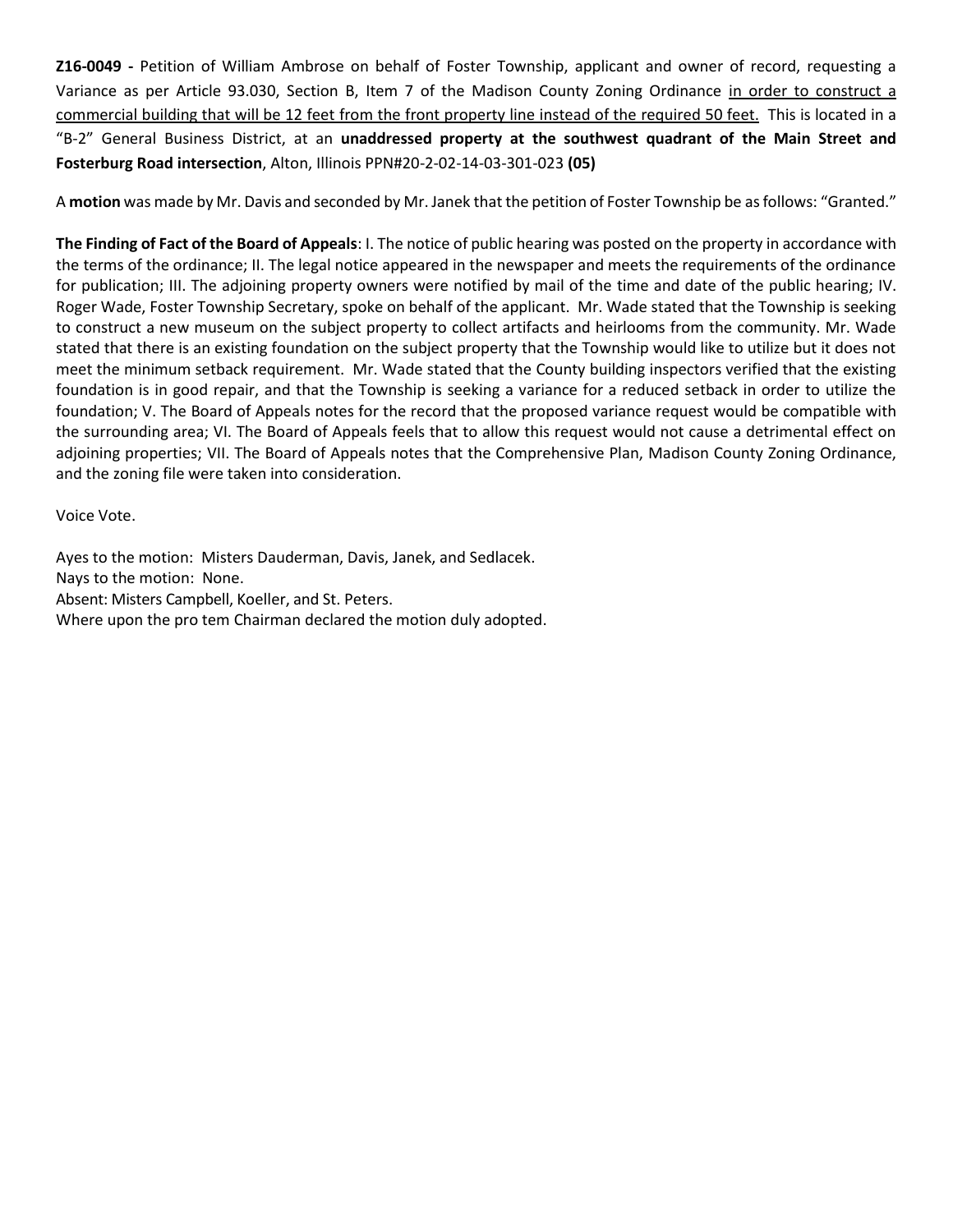**Z16-0039 –** Petition of Freddie A. Kutter, owner of record, requesting a Special Use Permit as per Article 93.031, Section D, Item 6 of the Madison County Zoning Ordinance in order to have a remote control race track on site. This is located in a "B-3" Highway Business District in Wood River Township, at **435 W. MacArthur Drive, Cottage Hills**, Illinois PPN#19-2- 08-11-01-101-023 **(15)**

A **motion** was made by Mr. Janek and seconded by Mr. Davis that the petition of Freddie Kutter be as follows: I. That the special use permit is granted for the sole usage of Freddie Kutter. Any change of ownership or operator will require a new special use permit; II. That the applicant shall address all property maintenance violations within 30 days of approval of the special use permit as approved by the Zoning Administrator; III. The applicant shall submit a parking plan to be reviewed and approved by the Zoning Administrator prior to operation. There shall be no off-site parking; IV. The remote control race track shall operate between the hours of 12 PM and 8 PM Monday through Saturday: V. All lighting on the property shall be arranged in a manner that directs the light away from neighboring residential properties and away from the vision of passing motorist; VI. All outdoor storage shall be kept in a neat and orderly condition, and shall not create a health hazard or an eye sore to the general area; VII. The owner and operator shall keep the property in compliance with all Madison County Ordinances. The owner or operator's failure to adhere to all County Ordinances shall result in a revocation process in accordance with §93.182 of the Madison County Zoning Ordinance; VIII. The owner and operator shall apply for an amendment to this special use permit for any future alterations, modifications, or expansions of the use; IX. The owner or operator's failure to adhere to the conditions of the special use permit will cause revocation of the same, and require immediate removal of the remote control race track operation.

**The Finding of Fact of the Board of Appeals**: I. The notice of public hearing was posted on the property in accordance with the terms of the ordinance; II. The legal notice appeared in the newspaper and meets the requirements of the ordinance for publication; III. The adjoining property owners were notified by mail of the time and date of the public hearing; IV. Freddie Kutter, applicant and property owner, stated that he is seeking a special use permit in order to operate a remote control race track. Mr. Kutter stated that he intends is to provide a family activity in the community. Mr. Kutter stated that there would be two race tracks that would be a combined 9,800 square feet in size. Mr. Kutter stated that the remote control vehicles would be electric powered and will not be loud. Mr. Kutter stated that he has been made aware by County staff that there are outstanding property maintenance violations on the property. Mr. Kutter stated that the hours of operation would be 12 PM to 8 PM seven days a week. Mr. Kutter stated that he is in the process of addressing those issues, and stated that he would be agreeable to placing a condition on his special use permit requiring that all items be addressed within 30 days of approval; V. Daryl Piering, Board President of the Concordia Lutheran Church, adjoining property owner to the south at 21 Circle Drive, spoke in support of the request. Mr. Piering stated that he spoke with Mr. Kutter regarding the hours of operation and the types of vehicles that would be utilized on the race track. Mr. Piering stated that his objective is to ensure that the church's operations are not disrupted, and based on the information he received from Mr. Kutter, he has no concerns; VI. Greg Scott, 362 Mill Street, Bethalto, spoke in support of the request. Mr. Scott stated that he owns a hobby shop in Bethalto that sells remote control vehicles and that he would be assisting Mr. Kutter with the operation. Mr. Scott stated that the intent is to provide a location for families to enjoy recreational activities; VII. Jason Moxy, 26469 Cherry Lane, Jerseyville, spoke in support of the request. Mr. Moxy stated that he and his children enjoy playing with their remote control race vehicles and that the proposed use would be a location they could spend time enjoying their hobby; VIII. Chad Hopkins, 224 Clover Street, Bethalto, spoke in favor of the request; IX. The Board of Appeals notes for the record that the proposed special use permit request would be compatible with the surrounding area; X. The Board of Appeals feels that to allow this request would not cause a detrimental effect on adjoining properties; XI. The Board of Appeals notes that the Comprehensive Plan, Madison County Zoning Ordinance, and the zoning file were taken into consideration.

Voice Vote.